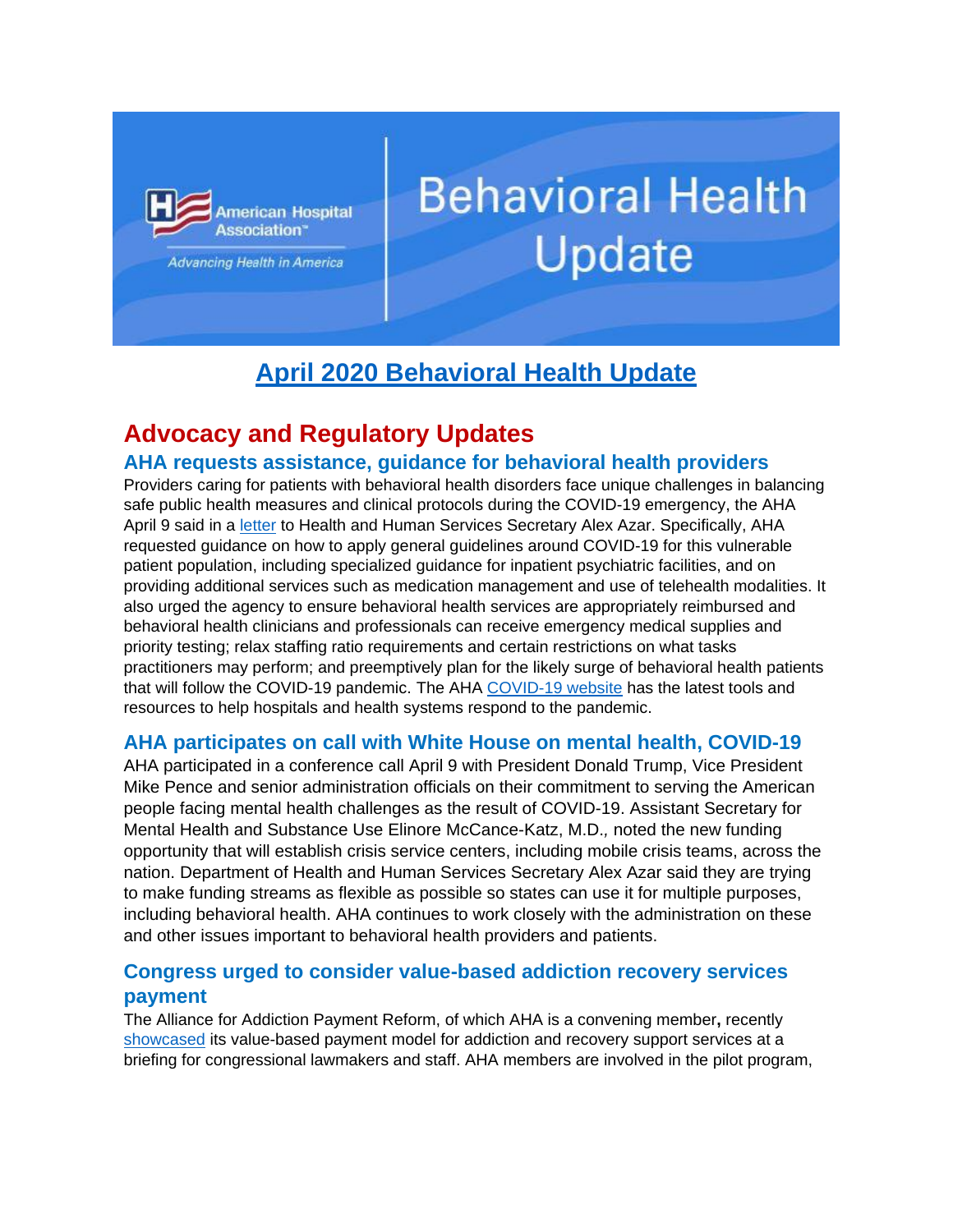including Ascension Brighton Center for Recovery in Michigan. Raymond Waller, administrator of Brighton Center, is the 2020 Chair of AHA's Behavioral Health Council.

#### **CMS issues FY 2021 proposed rule for inpatient psychiatric facilities**

The Centers for Medicare & Medicaid Services April 10 issued a proposed [rule](https://nam03.safelinks.protection.outlook.com/?url=http:%2F%2Fwww.mmsend33.com%2Flink.cfm%3Fr%3D0wcfVv1hM69O4HOqcPStJg~~%26pe%3DFMHVeOQvFbSQBdhvcbAe6e6cdlqWASbjjkFanp2upBgD2vKmloD9ZcL_lJWg2GAtDXfb3XRlNyFdVLmC6DViHg~~%26t%3D7oEYv1tppwz5K_C-bTJ9eA~~&data=02%7C01%7Crchickey%40aha.org%7Cc480a759c4c14c1f91f308d7e572f2d4%7Cb9119340beb74e5e84b23cc18f7b36a6%7C0%7C0%7C637230154178280760&sdata=yM98ed3Ssjomy%2FJTG0o85Jurs3r9o8IjdHiJuwBGcJs%3D&reserved=0) for the inpatient psychiatric facility prospective payment system for fiscal year 2021. CMS proposes to increase IPF payments by a net 2.4%, equivalent to \$100 million, in FY 2021. The 2.4% payment update is a reflection of a 3% market-basket update minus a productivity adjustment of 0.4 percentage points, an additional 0.2 percentage point offset for the outlier fixed-dollar loss threshold amount. In its press release announcing the rule, CMS acknowledged that the entire health care system is focused on responding to the COVID-19 public health emergency, and thus the proposed rule only includes proposals required by statute that affect Medicare payment to IPFs. CMS will accept comments on this rule through June 9. See the AHA [Regulatory Advisory](https://nam03.safelinks.protection.outlook.com/?url=http:%2F%2Fwww.mmsend33.com%2Flink.cfm%3Fr%3D0wcfVv1hM69O4HOqcPStJg~~%26pe%3D_38SCed9IN_N4T6tllXbZuXUK_UxmVk9NHGTNUE5flHvTKKd4CGRj3XLd6iCoQLAeL8po7ZXYk_MbQcVIAqMPA~~%26t%3D7oEYv1tppwz5K_C-bTJ9eA~~&data=02%7C01%7Crchickey%40aha.org%7Cc480a759c4c14c1f91f308d7e572f2d4%7Cb9119340beb74e5e84b23cc18f7b36a6%7C0%7C0%7C637230154178280760&sdata=Uv6updcLgnUCI0mG%2FjV55DDGU2FI8QRWykAseVFs5VA%3D&reserved=0) for more details on the proposed rule.

## **CARES Act reforms privacy law covering SUD treatment records**

The Partnership to Amend 42 CFR Part 2, a coalition of nearly 50 health care organizations including the AHA, applauded Congress' important step to modernize privacy regulations affecting the disclosure of patients' substance use disorder treatment records. The Coronavirus Aid, Relief, and Economic Security (CARES) Act, includes the reintroduced, AHA-supported Protecting Jessica Grubb's Legacy Act to more closely align 42 CFR Part 2 with HIPAA regulations. Additionally, the Substance Abuse and Mental Health Services Administration has released 42 CFR Part 2 [guidance](https://nam03.safelinks.protection.outlook.com/?url=http:%2F%2Fwww.mmsend33.com%2Flink.cfm%3Fr%3D0wcfVv1hM69O4HOqcPStJg~~%26pe%3DvezLf7aXcG_5r_3Ab-mFSTcKPcKKZXeDKv_zVRJADfNcz8wRJX93lxOOJJaPS9crwbjR30DRVxYQDxyg_oTQtQ~~%26t%3D7oEYv1tppwz5K_C-bTJ9eA~~&data=02%7C01%7Crchickey%40aha.org%7Cc480a759c4c14c1f91f308d7e572f2d4%7Cb9119340beb74e5e84b23cc18f7b36a6%7C0%7C0%7C637230154178290749&sdata=9JRRuTruFjTnrcGXTFmeppYTgeNVmGJ7TkCCEmdK1mo%3D&reserved=0) clarifying patient consent requirements during the COVID-19 pandemic.

#### **Joint Commission issues new COVID-19 FAQs**

The Joint Commission has issued a new standards [FAQ](https://nam03.safelinks.protection.outlook.com/?url=http:%2F%2Fwww.mmsend33.com%2Flink.cfm%3Fr%3D0wcfVv1hM69O4HOqcPStJg~~%26pe%3DRjtsREXW9q3p8101Jv-3MPjAwABZUcQQlKf64VNCb8KekVLMxc8tEDsZhKyrMeKzfZDzpmGyRNyeGXzzxZHUtA~~%26t%3D7oEYv1tppwz5K_C-bTJ9eA~~&data=02%7C01%7Crchickey%40aha.org%7Cc480a759c4c14c1f91f308d7e572f2d4%7Cb9119340beb74e5e84b23cc18f7b36a6%7C0%7C0%7C637230154178290749&sdata=i4eMSjOR3Af41dgkRnw9ZrAmqS0JKBFxyhMx7G0SgmY%3D&reserved=0) on monitoring patients at high risk for suicide who have known or suspected COVID-19.

## **DEA greenlights caps for controlled substances**

As AHA urged in an April 1 [letter,](https://nam03.safelinks.protection.outlook.com/?url=http:%2F%2Fwww.mmsend33.com%2Flink.cfm%3Fr%3D0wcfVv1hM69O4HOqcPStJg~~%26pe%3DlfVaoNYL_L5dS5DzL8np6962sJp4pQedz0DiMEfHcl9dsAq1xEyI_fQAsAjie53NIyMteyxcZwMkSHiG16bvwA~~%26t%3D7oEYv1tppwz5K_C-bTJ9eA~~&data=02%7C01%7Crchickey%40aha.org%7Cc480a759c4c14c1f91f308d7e572f2d4%7Cb9119340beb74e5e84b23cc18f7b36a6%7C0%7C0%7C637230154178300748&sdata=3UVNH5AsfAn1QvoBBxoBgfEn53y1vw%2Fb7TE3t8tPptA%3D&reserved=0) the Drug Enforcement Agency [said](https://nam03.safelinks.protection.outlook.com/?url=http:%2F%2Fwww.mmsend33.com%2Flink.cfm%3Fr%3D0wcfVv1hM69O4HOqcPStJg~~%26pe%3D3MduwNBtMDPHyjULiIwB-pFJaRGz3veCc74bytoQNMengUrZlHXacy3OrhgSfP2WJgItqqAt2EcXSYxcvAz66A~~%26t%3D7oEYv1tppwz5K_C-bTJ9eA~~&data=02%7C01%7Crchickey%40aha.org%7Cc480a759c4c14c1f91f308d7e572f2d4%7Cb9119340beb74e5e84b23cc18f7b36a6%7C0%7C0%7C637230154178300748&sdata=Nco1XuWfzphz0nqMflXcdElERY1nQq%2FA9oLZ9u9yt7M%3D&reserved=0) it is increasing annual caps for controlled substances whose supplies are in high demand due the COVID-19 crisis. DEA said it will increase the 2020 Aggregate Production Quotas by 15% for certain substances needed for the treatment of COVID-19, including fentanyl, morphine, hydromorphone, codeine, ephedrine, pseudoephedrine and certain controlled substance intermediates essential to their production.

## **Upcoming Events and Webinars, and new Resources April 22 Webinar: Behavioral health services during COVID-19**

The COVID-19 pandemic presents unique challenges to providing behavioral health services across all care settings. [Register](https://nam03.safelinks.protection.outlook.com/?url=http:%2F%2Fwww.mmsend33.com%2Flink.cfm%3Fr%3D0wcfVv1hM69O4HOqcPStJg~~%26pe%3D46wM9d7NH_hYGqZQYkAgH39sNMFGvtKVjsWiOaNmWt6eTYl38Fq-RhhupvP3WYM4ekBlQoN3wIrDgGTJZua8QQ~~%26t%3D7oEYv1tppwz5K_C-bTJ9eA~~&data=02%7C01%7Crchickey%40aha.org%7Cc480a759c4c14c1f91f308d7e572f2d4%7Cb9119340beb74e5e84b23cc18f7b36a6%7C0%7C0%7C637230154178310740&sdata=E5Ow4wVau%2FjiCxYG%2B%2FOgfgqz03s9Q1wMGOJVssH0i0k%3D&reserved=0) for a webinar on April 22 from 2-3 p.m. ET. Senior leaders from Baltimore's Sheppard Pratt Health System, including President and CEO and AHA Trustee Harsh Trivedi, M.D., will discuss how they re-engineered care processes, developed new care protocols for agitated patients, and created a virtual emergency department assessment to decrease the number of psychiatric patients in the emergency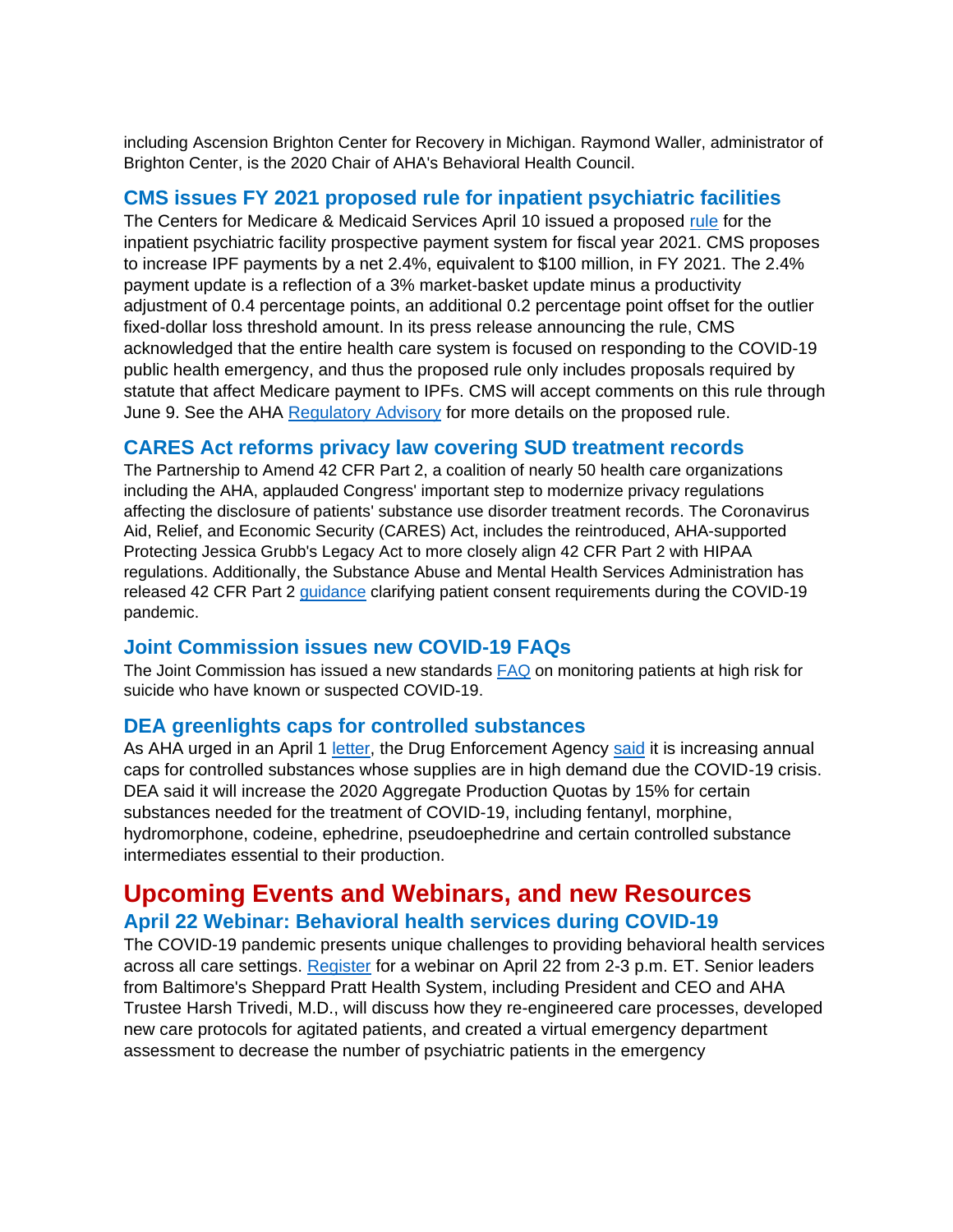department during the COVID-19 surge. Sheppard Pratt also will discuss its efforts to support staff and build resilience during the crisis.

## **AHA COVID-19 call Thursdays at 2:30 p.m. ET**

Executives and leaders from the nation's hospitals are invited each **Thursday at 2:30 p.m. ET** to an AHA call providing the latest information on the COVID-19 pandemic. Dial in at 800- 469-8538, passcode 43576#. A replay will be available at 877-919-4059, passcode 35820478#, for 48 hours following the call. This call will continue for as long as needed.

## **New podcasts: Using telehealth to address behavioral health care**

Shantanu Agrawal, M.D. , president and CEO of the National Quality Forum, and Arpan Waghray, M.D**.**, executive medical director for behavioral medicine at Swedish Health Services in Seattle and chief medical officer at Well Being Trust, discuss the value of telehealth to address behavioral health disorders and pose questions for leadership teams in two new podcasts. Access the first podcast [here](https://nam03.safelinks.protection.outlook.com/?url=http:%2F%2Fwww.mmsend33.com%2Flink.cfm%3Fr%3D0wcfVv1hM69O4HOqcPStJg~~%26pe%3DqWvxaZcjpnWkhXVgSX2FHa4Ko5GJuHN9Hmq5W4eTdwP013owEO6V6B6yGYlNAbPESguAGMy1CITrlHBED1qaCQ~~%26t%3D7oEYv1tppwz5K_C-bTJ9eA~~&data=02%7C01%7Crchickey%40aha.org%7Cc480a759c4c14c1f91f308d7e572f2d4%7Cb9119340beb74e5e84b23cc18f7b36a6%7C0%7C0%7C637230154178310740&sdata=TWOfKo89Q8RK8KRm6LKSNaodj0HEmfQ5lOUIjhaxjks%3D&reserved=0) and the second podcast [here.](https://nam03.safelinks.protection.outlook.com/?url=http:%2F%2Fwww.mmsend33.com%2Flink.cfm%3Fr%3D0wcfVv1hM69O4HOqcPStJg~~%26pe%3DEr6Yth2KefkwzAJp-bpZefZ8O3kSSObGQp4115S-46WeLBbBHy5Lx4k9ZKNLgtmRaau_yOBOfy1xg9_0O29o0Q~~%26t%3D7oEYv1tppwz5K_C-bTJ9eA~~&data=02%7C01%7Crchickey%40aha.org%7Cc480a759c4c14c1f91f308d7e572f2d4%7Cb9119340beb74e5e84b23cc18f7b36a6%7C0%7C0%7C637230154178320734&sdata=NzCA1bRWgGOjj%2B%2BYoSMd8MpPpa0HcWj4mgq1RHKAQeM%3D&reserved=0) The AHA and NQF partnered to create the **free resource**, Redesigning Care: [A How-To Guide for](https://nam03.safelinks.protection.outlook.com/?url=http:%2F%2Fwww.mmsend33.com%2Flink.cfm%3Fr%3D0wcfVv1hM69O4HOqcPStJg~~%26pe%3DfQZdmbuNMByOmlhw-kUCKeOGH2RA0R8Z_g6ADqk1MyI9o53rODNbFn6hdlaDev_lkMJ3LcFdXBUvnO6H1GIZjA~~%26t%3D7oEYv1tppwz5K_C-bTJ9eA~~&data=02%7C01%7Crchickey%40aha.org%7Cc480a759c4c14c1f91f308d7e572f2d4%7Cb9119340beb74e5e84b23cc18f7b36a6%7C0%7C0%7C637230154178320734&sdata=WBf9yY6y0%2FUjRM48iiJ3rWai2vhoLCiEIcCWGRiaZMo%3D&reserved=0)  [Telebehavioral Health](https://nam03.safelinks.protection.outlook.com/?url=http:%2F%2Fwww.mmsend33.com%2Flink.cfm%3Fr%3D0wcfVv1hM69O4HOqcPStJg~~%26pe%3DfQZdmbuNMByOmlhw-kUCKeOGH2RA0R8Z_g6ADqk1MyI9o53rODNbFn6hdlaDev_lkMJ3LcFdXBUvnO6H1GIZjA~~%26t%3D7oEYv1tppwz5K_C-bTJ9eA~~&data=02%7C01%7Crchickey%40aha.org%7Cc480a759c4c14c1f91f308d7e572f2d4%7Cb9119340beb74e5e84b23cc18f7b36a6%7C0%7C0%7C637230154178320734&sdata=WBf9yY6y0%2FUjRM48iiJ3rWai2vhoLCiEIcCWGRiaZMo%3D&reserved=0). CMS recently released to states an informational [bulletin](https://nam03.safelinks.protection.outlook.com/?url=http:%2F%2Fwww.mmsend33.com%2Flink.cfm%3Fr%3D0wcfVv1hM69O4HOqcPStJg~~%26pe%3Dq2TGVpkJt7pPlT4XRaJAGO6pa-PvN5j1Bvqfk650VOibhQAW63g479m7IKW56SHVo_DNZptmiIL5vOGAAWNB2w~~%26t%3D7oEYv1tppwz5K_C-bTJ9eA~~&data=02%7C01%7Crchickey%40aha.org%7Cc480a759c4c14c1f91f308d7e572f2d4%7Cb9119340beb74e5e84b23cc18f7b36a6%7C0%7C0%7C637230154178330727&sdata=o28v%2FLY8jvFbxDS5apXdBFWSmWzR0N0txyMv9WIxoZI%3D&reserved=0) identifying opportunities for using telehealth to increase access to Medicaid services and treatment for substance use disorders during COVID-19.

## **AHA partnership to accelerate availability of PPE**

The AHA is pleased to announce it partnered with Microsoft, Kaiser Permanente, consulting firm Kearney, Merit Solutions, and UPS to launch Protecting People Everywhere, powered by *HealthEquip™*. *HealthEquip* is a smart app that will match individuals and organizations donating personal protective equipment with local hospitals based on needs-criteria. The app also will track PPE donations and manage shipping through UPS to hospitals.

The AHA is sharing this app with hospitals through its [100 Million Mask Challenge](https://nam03.safelinks.protection.outlook.com/?url=http:%2F%2Fwww.mmsend33.com%2Flink.cfm%3Fr%3D0wcfVv1hM69O4HOqcPStJg~~%26pe%3DSLz02dhgMDarDlrpF6VhCU1hs0W3bPAB5uEQpk_g_N3DqP5_QNdl-P-lzi_mr1Zo3z9gPekGnvSOYaFYSKKLIA~~%26t%3D7oEYv1tppwz5K_C-bTJ9eA~~&data=02%7C01%7Crchickey%40aha.org%7Cc480a759c4c14c1f91f308d7e572f2d4%7Cb9119340beb74e5e84b23cc18f7b36a6%7C0%7C0%7C637230154178330727&sdata=8vvn6L6%2BE75Om1QC73hdRodYrYTPL6yQ4Au8TLJ4okE%3D&reserved=0) as a way for the AHA to help facilitate a more efficient means of distributing critically needed PPE to front-line health care workers. Hospitals and donors can register their PPE needs and supplies [here.](https://nam03.safelinks.protection.outlook.com/?url=http:%2F%2Fwww.mmsend33.com%2Flink.cfm%3Fr%3D0wcfVv1hM69O4HOqcPStJg~~%26pe%3D6tmPCYbn3AbL90CzSOnP9Mg53OzY6tMvT6kUp8Xr8z7WB6X0VEOfV5W0WmMN1YDJftrZx-sSg47rCXbxlxVAfA~~%26t%3D7oEYv1tppwz5K_C-bTJ9eA~~&data=02%7C01%7Crchickey%40aha.org%7Cc480a759c4c14c1f91f308d7e572f2d4%7Cb9119340beb74e5e84b23cc18f7b36a6%7C0%7C0%7C637230154178340723&sdata=sm9HZf0T4aC5R7I4lcrzKKTzbdRIXXmCmimu1pnRrJs%3D&reserved=0)

## **Postponing AHA Innovation Challenge**

AHA is focused on helping hospitals and health system care for patients, communities and staff. As a result, we are postponing the AHA 2020 Innovation Challenge. We will provide you with more information as decisions are made. We appreciate your patience and support as we maneuver these dynamic and trying times.

## **Updates**

## **Stories from the front lines**

The AHA is collecting and sharing positive, [members-in-action stories](https://nam03.safelinks.protection.outlook.com/?url=http:%2F%2Fwww.mmsend33.com%2Flink.cfm%3Fr%3D0wcfVv1hM69O4HOqcPStJg~~%26pe%3Dw_JG2VmeWhID_b2D2lLGn0TbaBnWtXpl2mYEiVjKcLT8ebhQV3AFn_33pPjLqF5fElrhPWFMJQTmEwqcrneW2A~~%26t%3D7oEYv1tppwz5K_C-bTJ9eA~~&data=02%7C01%7Crchickey%40aha.org%7Cc480a759c4c14c1f91f308d7e572f2d4%7Cb9119340beb74e5e84b23cc18f7b36a6%7C0%7C0%7C637230154178340723&sdata=uWEmCaLOa2vK2%2FTxs5soUhfyq0DV5p%2BnjECROUv1zs8%3D&reserved=0) about the amazing work the field is doing every day to combat COVID-19 and care for all people affected – physically and emotionally. [Submit](https://nam03.safelinks.protection.outlook.com/?url=http:%2F%2Fwww.mmsend33.com%2Flink.cfm%3Fr%3D0wcfVv1hM69O4HOqcPStJg~~%26pe%3DT0wfKs5jIdD0xdF14YBbeJ9_rLZ185bJUDqViJl2876VkSmAlLEQcTeHVfheaVLkOWOzFtS9upjhMbxBjqkxOQ~~%26t%3D7oEYv1tppwz5K_C-bTJ9eA~~&data=02%7C01%7Crchickey%40aha.org%7Cc480a759c4c14c1f91f308d7e572f2d4%7Cb9119340beb74e5e84b23cc18f7b36a6%7C0%7C0%7C637230154178350721&sdata=LBqkei1Jpn0kLGlEykDoVL2Vra%2Bk%2Ffm%2BcqUGCCGArFo%3D&reserved=0) personal narratives, raw videos or images. If you need inspiration, check out this [story](https://nam03.safelinks.protection.outlook.com/?url=http:%2F%2Fwww.mmsend33.com%2Flink.cfm%3Fr%3D0wcfVv1hM69O4HOqcPStJg~~%26pe%3Db9UzB8-Tb1-6DZBSx94SJzLNnk411L6LyMuboCnMCGWa-NlB0_1YJ2Qb20RGhuUbKydO4iCsxkd0I-oBhGHFTg~~%26t%3D7oEYv1tppwz5K_C-bTJ9eA~~&data=02%7C01%7Crchickey%40aha.org%7Cc480a759c4c14c1f91f308d7e572f2d4%7Cb9119340beb74e5e84b23cc18f7b36a6%7C0%7C0%7C637230154178350721&sdata=sG2Lszz3dTwQmhrvz0b%2FwkKrjo0jFmBnSLBknk3lZVE%3D&reserved=0) about a therapy dog comforting front-line health care workers, making life a little less stressful for clinicians, staff and emergency responders who need emotional support during the COVID-19 crisis.